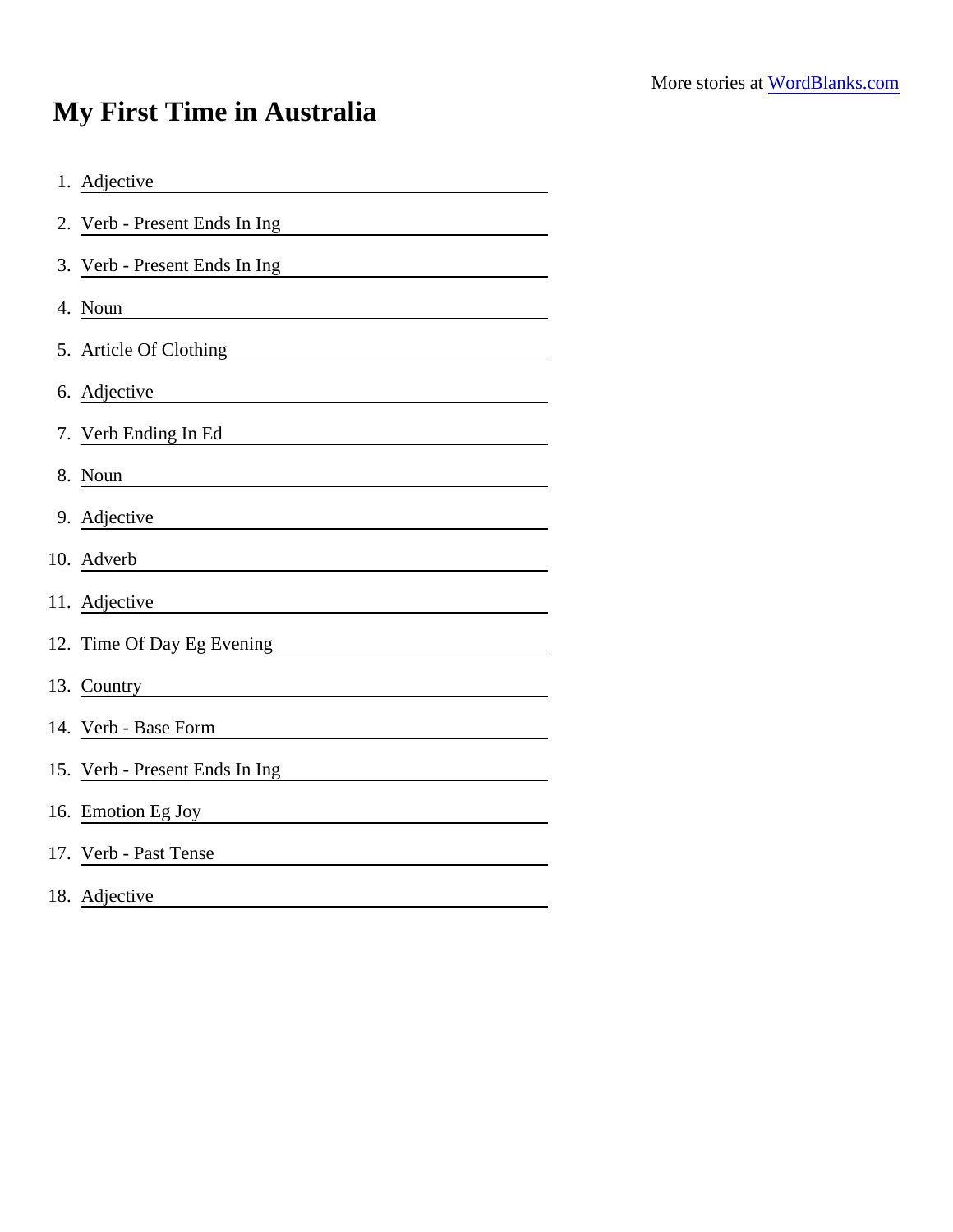## **My First Time in Australia**

Last month I went to Australia for the first time in my life. I was so  $\overrightarrow{A}$  Adjective , all through the plane flight I was verb - Present ends in ING and Verb - Present ends in ING like total Noun . The plane landed and I suddenly felt the heat seeping into my article of clothing . Immediately I regretted my decision, knowing it was a <u>Adjective</u> mistake. All around me I heard people saying "G'day" and I was sick of it already. One guy even asked me for a cheeky nando sesh. I don't even know if I have ever been so cheeky in my life. It made me feel like I wanted to live here forever. Flying QANTAS had verb ending in ed me, and when I expressed this sentiment to the man next to me, and he said "HOW THE BLOODY HELL ARE YA? I SEE YOU'VE PLAYED KNIFEY-SPOONEY BEFORE!" I was shocked out of my Noun because I had simply tried to talk to him about QANTAS, and he'd replied in some **Adjective** foreign language I'd never heard? Knifey-spooney? What does that mean? Walking out of Nandos I Adverb slipped on a Adjective silver bag. Later on I found out these are called "gooooon bags" and I was more perplexed with the country. I remember walking to the backpacker's motel in the time of day eg evening and I witnessed all these Australians riding their kangaroos home from work. This man standing by said to them "well haven't you done well!?" I had no idea what was going on. Turns out his name was King Larrykin Wallaroo. He was the king of australia. When he saw me and realised I was from  $\frac{\text{counter}}{\text{counter}}$ , he decided to give me a tour of the country. "This is the bloody best pub I've ever been to, I reckon you'd love it, bloody oath, struth, shrimps, barbie , get around it mate its grouse, the absolute bees knees if I ever knew any" From that moment I felt my whole world <u>verb - Base Form</u> . My body started <u>verb - Present ends in ING</u> and I couldn't control myself